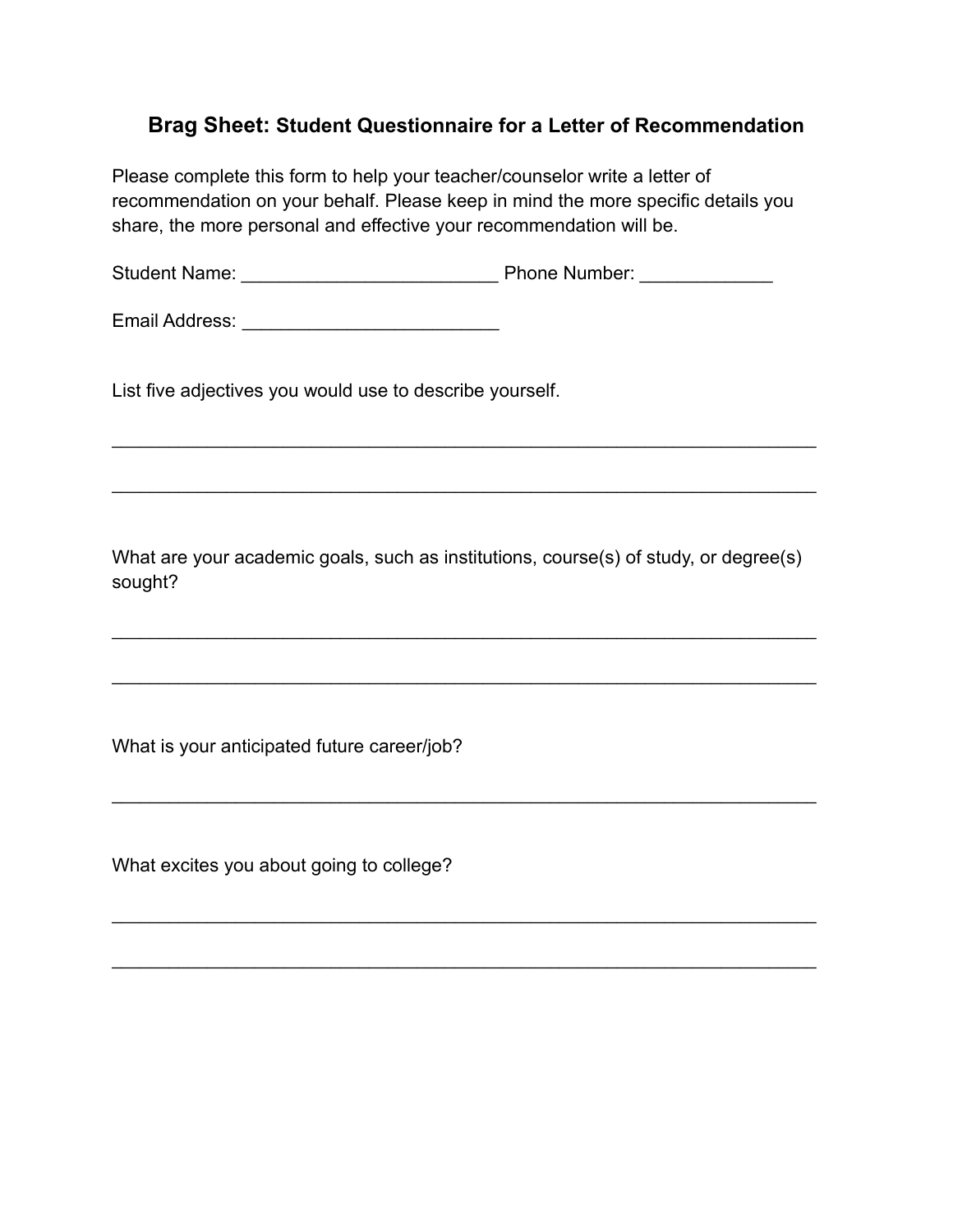Describe your strengths and weaknesses.

What is your greatest personal accomplishment? Describe what you achieved and why you are proud of it.

\_\_\_\_\_\_\_\_\_\_\_\_\_\_\_\_\_\_\_\_\_\_\_\_\_\_\_\_\_\_\_\_\_\_\_\_\_\_\_\_\_\_\_\_\_\_\_\_\_\_\_\_\_\_\_\_\_\_\_\_\_\_\_\_\_\_\_\_\_\_\_\_\_\_

\_\_\_\_\_\_\_\_\_\_\_\_\_\_\_\_\_\_\_\_\_\_\_\_\_\_\_\_\_\_\_\_\_\_\_\_\_\_\_\_\_\_\_\_\_\_\_\_\_\_\_\_\_\_\_\_\_\_\_\_\_\_\_\_\_\_\_\_\_\_\_\_\_\_

\_\_\_\_\_\_\_\_\_\_\_\_\_\_\_\_\_\_\_\_\_\_\_\_\_\_\_\_\_\_\_\_\_\_\_\_\_\_\_\_\_\_\_\_\_\_\_\_\_\_\_\_\_\_\_\_\_\_\_\_\_\_\_\_\_\_\_\_\_\_\_\_\_\_

\_\_\_\_\_\_\_\_\_\_\_\_\_\_\_\_\_\_\_\_\_\_\_\_\_\_\_\_\_\_\_\_\_\_\_\_\_\_\_\_\_\_\_\_\_\_\_\_\_\_\_\_\_\_\_\_\_\_\_\_\_\_\_\_\_\_\_\_\_\_\_\_\_\_

\_\_\_\_\_\_\_\_\_\_\_\_\_\_\_\_\_\_\_\_\_\_\_\_\_\_\_\_\_\_\_\_\_\_\_\_\_\_\_\_\_\_\_\_\_\_\_\_\_\_\_\_\_\_\_\_\_\_\_\_\_\_\_\_\_\_\_\_\_\_\_\_\_\_

What do you do for fun?

List your activities in school: Include what grade(s) you have participated in (9,10,11,12) and any leadership positions, honors, and/or awards received.

\_\_\_\_\_\_\_\_\_\_\_\_\_\_\_\_\_\_\_\_\_\_\_\_\_\_\_\_\_\_\_\_\_\_\_\_\_\_\_\_\_\_\_\_\_\_\_\_\_\_\_\_\_\_\_\_\_\_\_\_\_\_\_\_\_\_\_\_\_\_

 $\mathcal{L}_\text{max} = \mathcal{L}_\text{max} = \mathcal{L}_\text{max} = \mathcal{L}_\text{max} = \mathcal{L}_\text{max} = \mathcal{L}_\text{max} = \mathcal{L}_\text{max} = \mathcal{L}_\text{max} = \mathcal{L}_\text{max} = \mathcal{L}_\text{max} = \mathcal{L}_\text{max} = \mathcal{L}_\text{max} = \mathcal{L}_\text{max} = \mathcal{L}_\text{max} = \mathcal{L}_\text{max} = \mathcal{L}_\text{max} = \mathcal{L}_\text{max} = \mathcal{L}_\text{max} = \mathcal{$ 

| Activity | 9 |  | 10 11 12 Leadership/Accomplishments |
|----------|---|--|-------------------------------------|
|          |   |  |                                     |
|          |   |  |                                     |
|          |   |  |                                     |
|          |   |  |                                     |
|          |   |  |                                     |
|          |   |  |                                     |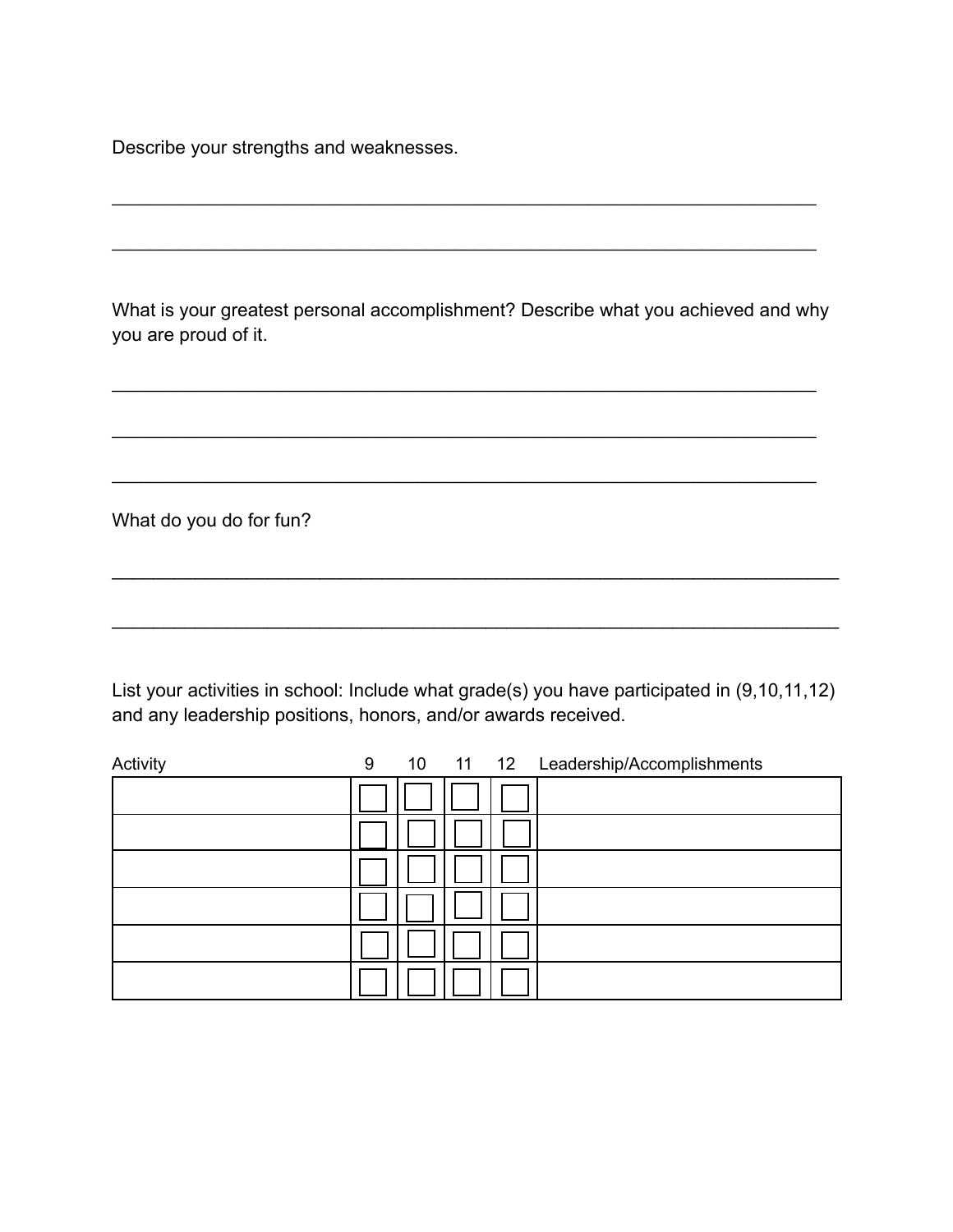List your activities outside of school: Include clubs, sports, community service, hobbies, and family responsibilities, and grades you have participated in (9,10,11,12) and any leadership positions, honors, and/or awards received.

| Activity | 9 |  | 10 11 12 Leadership/Accomplishments |
|----------|---|--|-------------------------------------|
|          |   |  |                                     |
|          |   |  |                                     |
|          |   |  |                                     |
|          |   |  |                                     |
|          |   |  |                                     |
|          |   |  |                                     |

What events, experiences, and/or people in your life have had the greatest influence on making you the person you are today?

\_\_\_\_\_\_\_\_\_\_\_\_\_\_\_\_\_\_\_\_\_\_\_\_\_\_\_\_\_\_\_\_\_\_\_\_\_\_\_\_\_\_\_\_\_\_\_\_\_\_\_\_\_\_\_\_\_\_\_\_\_\_\_\_\_\_\_\_\_\_

 $\mathcal{L}_\text{max} = \mathcal{L}_\text{max} = \mathcal{L}_\text{max} = \mathcal{L}_\text{max} = \mathcal{L}_\text{max} = \mathcal{L}_\text{max} = \mathcal{L}_\text{max} = \mathcal{L}_\text{max} = \mathcal{L}_\text{max} = \mathcal{L}_\text{max} = \mathcal{L}_\text{max} = \mathcal{L}_\text{max} = \mathcal{L}_\text{max} = \mathcal{L}_\text{max} = \mathcal{L}_\text{max} = \mathcal{L}_\text{max} = \mathcal{L}_\text{max} = \mathcal{L}_\text{max} = \mathcal{$ 

\_\_\_\_\_\_\_\_\_\_\_\_\_\_\_\_\_\_\_\_\_\_\_\_\_\_\_\_\_\_\_\_\_\_\_\_\_\_\_\_\_\_\_\_\_\_\_\_\_\_\_\_\_\_\_\_\_\_\_\_\_\_\_\_\_\_\_\_\_\_

Are there any unusual or personal circumstances that have affected your educational or personal experiences? Have they impacted your academic performance?

 $\mathcal{L}_\text{max} = \mathcal{L}_\text{max} = \mathcal{L}_\text{max} = \mathcal{L}_\text{max} = \mathcal{L}_\text{max} = \mathcal{L}_\text{max} = \mathcal{L}_\text{max} = \mathcal{L}_\text{max} = \mathcal{L}_\text{max} = \mathcal{L}_\text{max} = \mathcal{L}_\text{max} = \mathcal{L}_\text{max} = \mathcal{L}_\text{max} = \mathcal{L}_\text{max} = \mathcal{L}_\text{max} = \mathcal{L}_\text{max} = \mathcal{L}_\text{max} = \mathcal{L}_\text{max} = \mathcal{$ 

\_\_\_\_\_\_\_\_\_\_\_\_\_\_\_\_\_\_\_\_\_\_\_\_\_\_\_\_\_\_\_\_\_\_\_\_\_\_\_\_\_\_\_\_\_\_\_\_\_\_\_\_\_\_\_\_\_\_\_\_\_\_\_\_\_\_\_\_\_\_

 $\mathcal{L}_\text{max} = \mathcal{L}_\text{max} = \mathcal{L}_\text{max} = \mathcal{L}_\text{max} = \mathcal{L}_\text{max} = \mathcal{L}_\text{max} = \mathcal{L}_\text{max} = \mathcal{L}_\text{max} = \mathcal{L}_\text{max} = \mathcal{L}_\text{max} = \mathcal{L}_\text{max} = \mathcal{L}_\text{max} = \mathcal{L}_\text{max} = \mathcal{L}_\text{max} = \mathcal{L}_\text{max} = \mathcal{L}_\text{max} = \mathcal{L}_\text{max} = \mathcal{L}_\text{max} = \mathcal{$